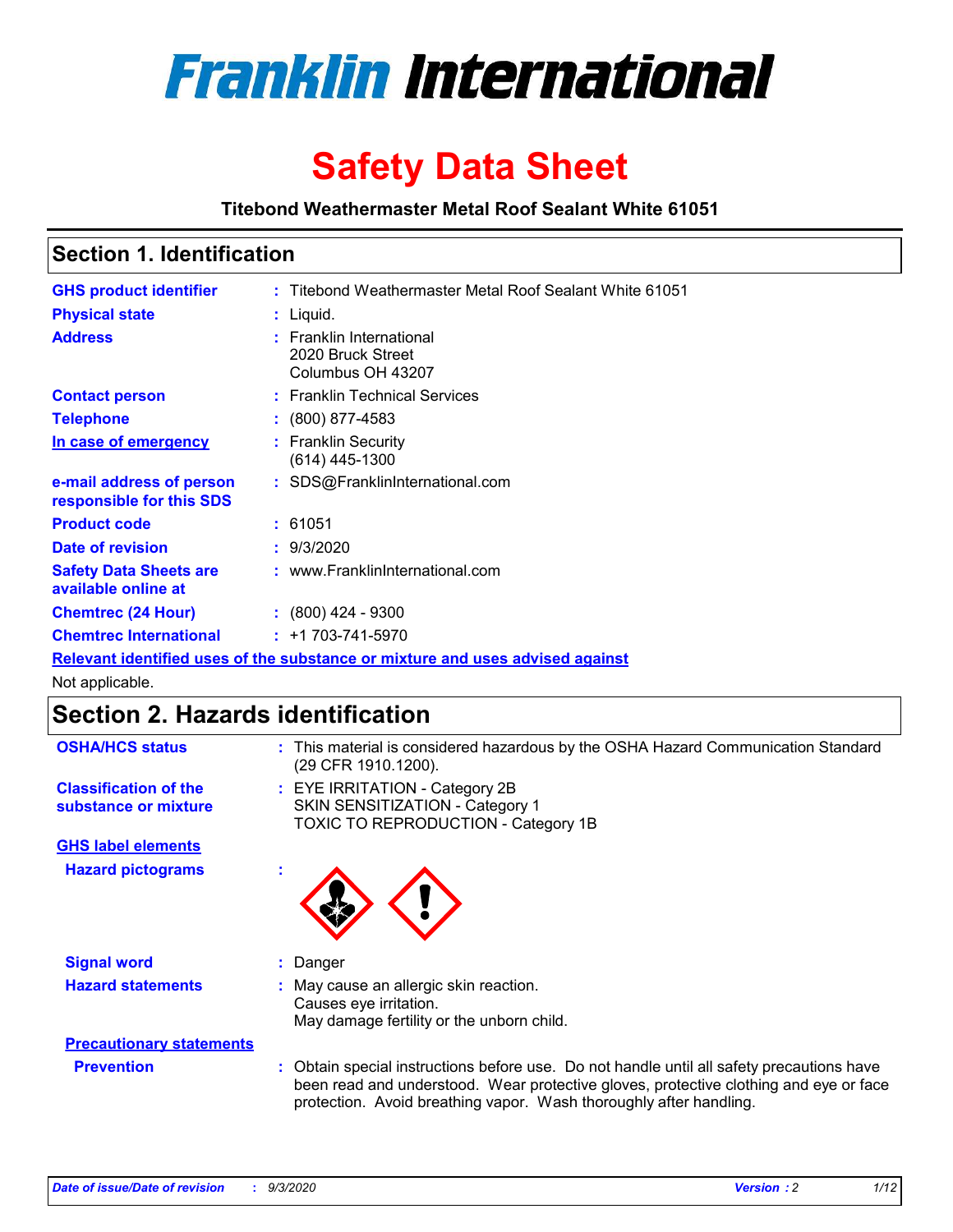### **Section 2. Hazards identification**

| <b>Response</b>                            | : IF exposed or concerned: Get medical advice or attention. Wash contaminated clothing<br>before reuse. IF ON SKIN: Wash with plenty of water. IF IN EYES: Rinse cautiously<br>with water for several minutes. Remove contact lenses, if present and easy to do.<br>Continue rinsing. If eye irritation persists: Get medical advice or attention. |
|--------------------------------------------|----------------------------------------------------------------------------------------------------------------------------------------------------------------------------------------------------------------------------------------------------------------------------------------------------------------------------------------------------|
| <b>Storage</b>                             | : Store locked up.                                                                                                                                                                                                                                                                                                                                 |
| <b>Disposal</b>                            | : Dispose of contents and container in accordance with all local, regional, national and<br>international regulations.                                                                                                                                                                                                                             |
| <b>Hazards not otherwise</b><br>classified | : Product generates methanol during cure.                                                                                                                                                                                                                                                                                                          |

# **Section 3. Composition/information on ingredients**

| <b>Substance/mixture</b> | Mixture |
|--------------------------|---------|
|                          |         |

| <b>Ingredient name</b>       | $\frac{9}{6}$ | <b>CAS number</b> |
|------------------------------|---------------|-------------------|
| 3-aminopropyltriethoxysilane | ՝≤3           | 919-30-2          |
| Dibutyltin dilaurate         | ∣≤0.3         | 77-58-7           |

Any concentration shown as a range is to protect confidentiality or is due to batch variation.

**There are no additional ingredients present which, within the current knowledge of the supplier and in the concentrations applicable, are classified as hazardous to health or the environment and hence require reporting in this section.**

**Occupational exposure limits, if available, are listed in Section 8.**

### **Section 4. First aid measures**

| <b>Description of necessary first aid measures</b> |                                                                                                                                                                                                                                                                                                                                                                                                                                                                                                                                                                                                                                                                                                                                                                           |
|----------------------------------------------------|---------------------------------------------------------------------------------------------------------------------------------------------------------------------------------------------------------------------------------------------------------------------------------------------------------------------------------------------------------------------------------------------------------------------------------------------------------------------------------------------------------------------------------------------------------------------------------------------------------------------------------------------------------------------------------------------------------------------------------------------------------------------------|
| <b>Eye contact</b>                                 | : Immediately flush eyes with plenty of water, occasionally lifting the upper and lower<br>eyelids. Check for and remove any contact lenses. Continue to rinse for at least 10<br>minutes. If irritation persists, get medical attention.                                                                                                                                                                                                                                                                                                                                                                                                                                                                                                                                 |
| <b>Inhalation</b>                                  | : Remove victim to fresh air and keep at rest in a position comfortable for breathing. If<br>not breathing, if breathing is irregular or if respiratory arrest occurs, provide artificial<br>respiration or oxygen by trained personnel. It may be dangerous to the person providing<br>aid to give mouth-to-mouth resuscitation. Get medical attention. If unconscious, place<br>in recovery position and get medical attention immediately. Maintain an open airway.<br>Loosen tight clothing such as a collar, tie, belt or waistband. In case of inhalation of<br>decomposition products in a fire, symptoms may be delayed. The exposed person may<br>need to be kept under medical surveillance for 48 hours.                                                       |
| <b>Skin contact</b>                                | : Wash with plenty of soap and water. Remove contaminated clothing and shoes. Wash<br>contaminated clothing thoroughly with water before removing it, or wear gloves.<br>Continue to rinse for at least 10 minutes. Get medical attention. In the event of any<br>complaints or symptoms, avoid further exposure. Wash clothing before reuse. Clean<br>shoes thoroughly before reuse.                                                                                                                                                                                                                                                                                                                                                                                     |
| <b>Ingestion</b>                                   | : Wash out mouth with water. Remove dentures if any. Remove victim to fresh air and<br>keep at rest in a position comfortable for breathing. If material has been swallowed and<br>the exposed person is conscious, give small quantities of water to drink. Stop if the<br>exposed person feels sick as vomiting may be dangerous. Do not induce vomiting<br>unless directed to do so by medical personnel. If vomiting occurs, the head should be<br>kept low so that vomit does not enter the lungs. Get medical attention. Never give<br>anything by mouth to an unconscious person. If unconscious, place in recovery position<br>and get medical attention immediately. Maintain an open airway. Loosen tight clothing<br>such as a collar, tie, belt or waistband. |
| Most important symptoms/effects, acute and delayed |                                                                                                                                                                                                                                                                                                                                                                                                                                                                                                                                                                                                                                                                                                                                                                           |
| <b>Potential acute health effects</b>              |                                                                                                                                                                                                                                                                                                                                                                                                                                                                                                                                                                                                                                                                                                                                                                           |
| <b>Eye contact</b>                                 | : May cause eye irritation.                                                                                                                                                                                                                                                                                                                                                                                                                                                                                                                                                                                                                                                                                                                                               |
| <b>Inhalation</b>                                  | : No known significant effects or critical hazards.                                                                                                                                                                                                                                                                                                                                                                                                                                                                                                                                                                                                                                                                                                                       |
|                                                    |                                                                                                                                                                                                                                                                                                                                                                                                                                                                                                                                                                                                                                                                                                                                                                           |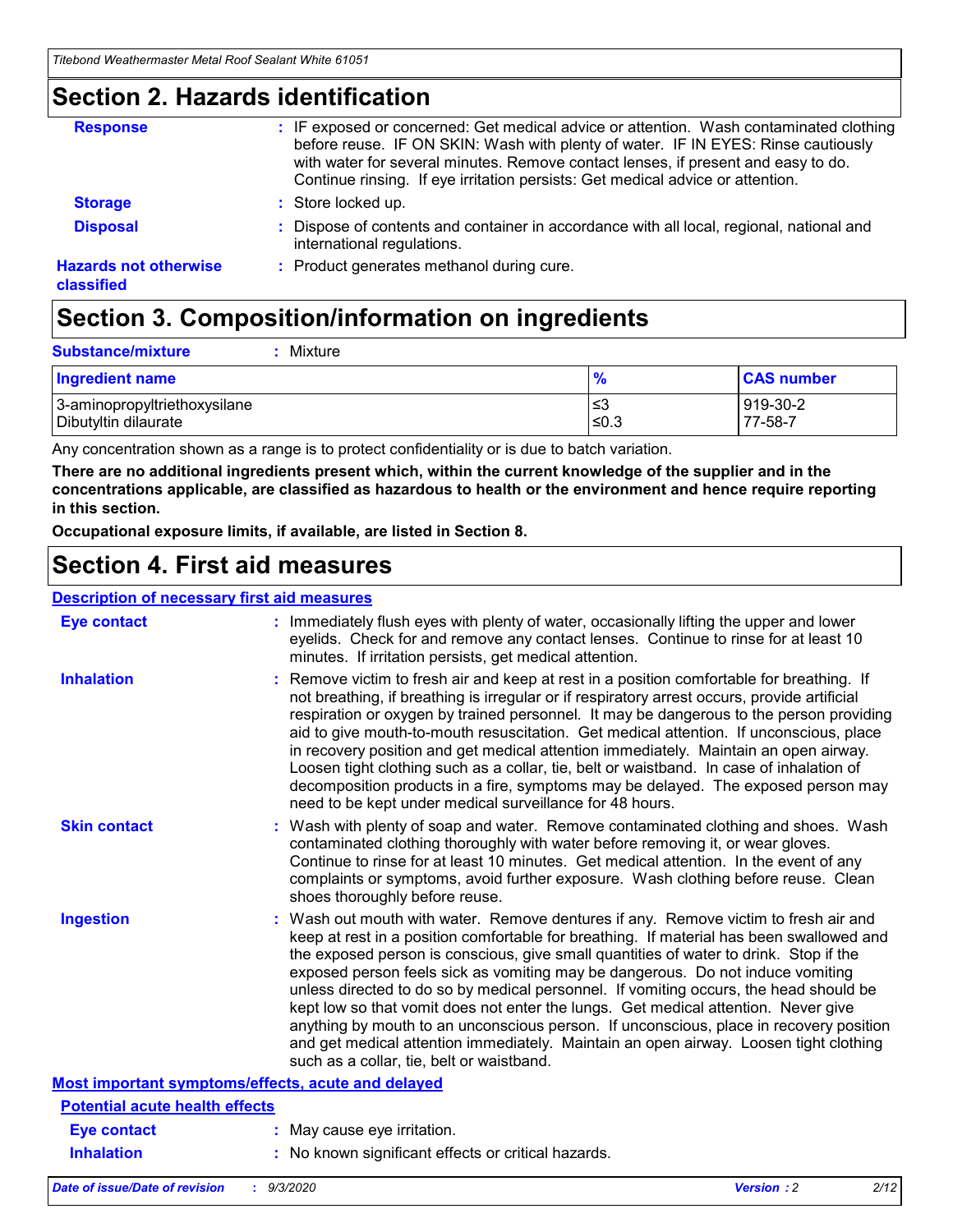| Titebond Weathermaster Metal Roof Sealant White 61051                                |                                                                                                                                                                                                                                                                                                                                                                                                                                                              |  |  |  |  |
|--------------------------------------------------------------------------------------|--------------------------------------------------------------------------------------------------------------------------------------------------------------------------------------------------------------------------------------------------------------------------------------------------------------------------------------------------------------------------------------------------------------------------------------------------------------|--|--|--|--|
| <b>Section 4. First aid measures</b>                                                 |                                                                                                                                                                                                                                                                                                                                                                                                                                                              |  |  |  |  |
| <b>Skin contact</b>                                                                  | : May cause skin irritation.                                                                                                                                                                                                                                                                                                                                                                                                                                 |  |  |  |  |
| <b>Ingestion</b>                                                                     | : No known significant effects or critical hazards.                                                                                                                                                                                                                                                                                                                                                                                                          |  |  |  |  |
| <b>Over-exposure signs/symptoms</b>                                                  |                                                                                                                                                                                                                                                                                                                                                                                                                                                              |  |  |  |  |
| <b>Eye contact</b>                                                                   | : Adverse symptoms may include the following:<br>irritation<br>watering<br>redness                                                                                                                                                                                                                                                                                                                                                                           |  |  |  |  |
| <b>Inhalation</b>                                                                    | : Adverse symptoms may include the following:<br>reduced fetal weight<br>increase in fetal deaths<br>skeletal malformations                                                                                                                                                                                                                                                                                                                                  |  |  |  |  |
| <b>Skin contact</b>                                                                  | : Adverse symptoms may include the following:<br>irritation<br>redness<br>reduced fetal weight<br>increase in fetal deaths<br>skeletal malformations                                                                                                                                                                                                                                                                                                         |  |  |  |  |
| <b>Ingestion</b>                                                                     | : Adverse symptoms may include the following:<br>reduced fetal weight<br>increase in fetal deaths<br>skeletal malformations                                                                                                                                                                                                                                                                                                                                  |  |  |  |  |
| Indication of immediate medical attention and special treatment needed, if necessary |                                                                                                                                                                                                                                                                                                                                                                                                                                                              |  |  |  |  |
| <b>Notes to physician</b>                                                            | : In case of inhalation of decomposition products in a fire, symptoms may be delayed.<br>The exposed person may need to be kept under medical surveillance for 48 hours.                                                                                                                                                                                                                                                                                     |  |  |  |  |
| <b>Specific treatments</b>                                                           | : No specific treatment.                                                                                                                                                                                                                                                                                                                                                                                                                                     |  |  |  |  |
| <b>Protection of first-aiders</b>                                                    | : No action shall be taken involving any personal risk or without suitable training. If it is<br>suspected that fumes are still present, the rescuer should wear an appropriate mask or<br>self-contained breathing apparatus. It may be dangerous to the person providing aid to<br>give mouth-to-mouth resuscitation. Wash contaminated clothing thoroughly with water<br>before removing it, or wear gloves.<br>a terrinalagiaal information (Cootion 44) |  |  |  |  |

**See toxicological information (Section 11)**

### **Section 5. Fire-fighting measures**

| <b>Extinguishing media</b>                               |                                                                                                                                                                                                   |
|----------------------------------------------------------|---------------------------------------------------------------------------------------------------------------------------------------------------------------------------------------------------|
| <b>Suitable extinguishing</b><br>media                   | : Use an extinguishing agent suitable for the surrounding fire.                                                                                                                                   |
| <b>Unsuitable extinguishing</b><br>media                 | : None known.                                                                                                                                                                                     |
| <b>Specific hazards arising</b><br>from the chemical     | : In a fire or if heated, a pressure increase will occur and the container may burst.                                                                                                             |
| <b>Hazardous thermal</b><br>decomposition products       | Decomposition products may include the following materials:<br>carbon dioxide<br>carbon monoxide<br>nitrogen oxides<br>metal oxide/oxides                                                         |
| <b>Special protective actions</b><br>for fire-fighters   | Promptly isolate the scene by removing all persons from the vicinity of the incident if<br>there is a fire. No action shall be taken involving any personal risk or without suitable<br>training. |
| <b>Special protective</b><br>equipment for fire-fighters | Fire-fighters should wear appropriate protective equipment and self-contained breathing<br>apparatus (SCBA) with a full face-piece operated in positive pressure mode.                            |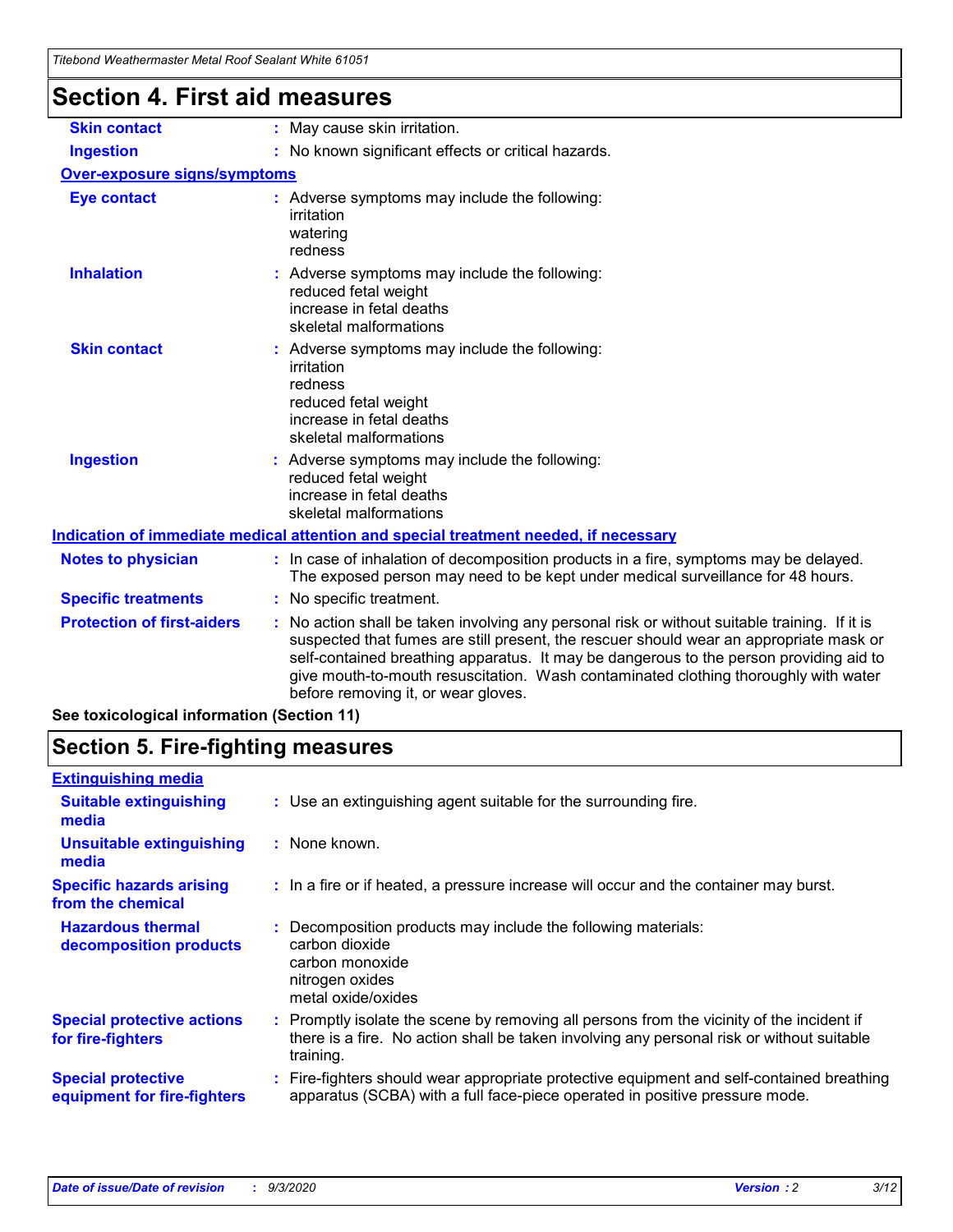### **Section 6. Accidental release measures**

|                                                              | Personal precautions, protective equipment and emergency procedures                                                                                                                                                                                                                                                                                                                                                                                                                                                                                                                                                                                                                                          |
|--------------------------------------------------------------|--------------------------------------------------------------------------------------------------------------------------------------------------------------------------------------------------------------------------------------------------------------------------------------------------------------------------------------------------------------------------------------------------------------------------------------------------------------------------------------------------------------------------------------------------------------------------------------------------------------------------------------------------------------------------------------------------------------|
| For non-emergency<br>personnel                               | : No action shall be taken involving any personal risk or without suitable training.<br>Evacuate surrounding areas. Keep unnecessary and unprotected personnel from<br>entering. Do not touch or walk through spilled material. Avoid breathing vapor or mist.<br>Provide adequate ventilation. Wear appropriate respirator when ventilation is<br>inadequate. Put on appropriate personal protective equipment.                                                                                                                                                                                                                                                                                             |
| For emergency responders                                     | : If specialized clothing is required to deal with the spillage, take note of any information in<br>Section 8 on suitable and unsuitable materials. See also the information in "For non-<br>emergency personnel".                                                                                                                                                                                                                                                                                                                                                                                                                                                                                           |
| <b>Environmental precautions</b>                             | : Avoid dispersal of spilled material and runoff and contact with soil, waterways, drains<br>and sewers. Inform the relevant authorities if the product has caused environmental<br>pollution (sewers, waterways, soil or air).                                                                                                                                                                                                                                                                                                                                                                                                                                                                              |
| <b>Methods and materials for containment and cleaning up</b> |                                                                                                                                                                                                                                                                                                                                                                                                                                                                                                                                                                                                                                                                                                              |
| <b>Small spill</b>                                           | : Stop leak if without risk. Move containers from spill area. Dilute with water and mop up<br>if water-soluble. Alternatively, or if water-insoluble, absorb with an inert dry material and<br>place in an appropriate waste disposal container. Dispose of via a licensed waste<br>disposal contractor.                                                                                                                                                                                                                                                                                                                                                                                                     |
| <b>Large spill</b>                                           | : Stop leak if without risk. Move containers from spill area. Approach release from<br>upwind. Prevent entry into sewers, water courses, basements or confined areas. Wash<br>spillages into an effluent treatment plant or proceed as follows. Contain and collect<br>spillage with non-combustible, absorbent material e.g. sand, earth, vermiculite or<br>diatomaceous earth and place in container for disposal according to local regulations<br>(see Section 13). Dispose of via a licensed waste disposal contractor. Contaminated<br>absorbent material may pose the same hazard as the spilled product. Note: see<br>Section 1 for emergency contact information and Section 13 for waste disposal. |

# **Section 7. Handling and storage**

#### **Precautions for safe handling**

| <b>Protective measures</b>                                                       | : Put on appropriate personal protective equipment (see Section 8). Persons with a<br>history of skin sensitization problems should not be employed in any process in which<br>this product is used. Avoid exposure - obtain special instructions before use. Avoid<br>exposure during pregnancy. Do not handle until all safety precautions have been read<br>and understood. Do not get in eyes or on skin or clothing. Do not ingest. Avoid<br>breathing vapor or mist. If during normal use the material presents a respiratory hazard,<br>use only with adequate ventilation or wear appropriate respirator. Keep in the original<br>container or an approved alternative made from a compatible material, kept tightly<br>closed when not in use. Empty containers retain product residue and can be hazardous.<br>Do not reuse container. |
|----------------------------------------------------------------------------------|--------------------------------------------------------------------------------------------------------------------------------------------------------------------------------------------------------------------------------------------------------------------------------------------------------------------------------------------------------------------------------------------------------------------------------------------------------------------------------------------------------------------------------------------------------------------------------------------------------------------------------------------------------------------------------------------------------------------------------------------------------------------------------------------------------------------------------------------------|
| <b>Advice on general</b><br>occupational hygiene                                 | : Eating, drinking and smoking should be prohibited in areas where this material is<br>handled, stored and processed. Workers should wash hands and face before eating,<br>drinking and smoking. Remove contaminated clothing and protective equipment before<br>entering eating areas. See also Section 8 for additional information on hygiene<br>measures.                                                                                                                                                                                                                                                                                                                                                                                                                                                                                    |
| <b>Conditions for safe storage,</b><br>including any<br><i>incompatibilities</i> | Store between the following temperatures: 0 to 120°C (32 to 248°F). Store in<br>accordance with local regulations. Store in original container protected from direct<br>sunlight in a dry, cool and well-ventilated area, away from incompatible materials (see<br>Section 10) and food and drink. Store locked up. Keep container tightly closed and<br>sealed until ready for use. Containers that have been opened must be carefully<br>resealed and kept upright to prevent leakage. Do not store in unlabeled containers.<br>Use appropriate containment to avoid environmental contamination. See Section 10 for<br>incompatible materials before handling or use.                                                                                                                                                                         |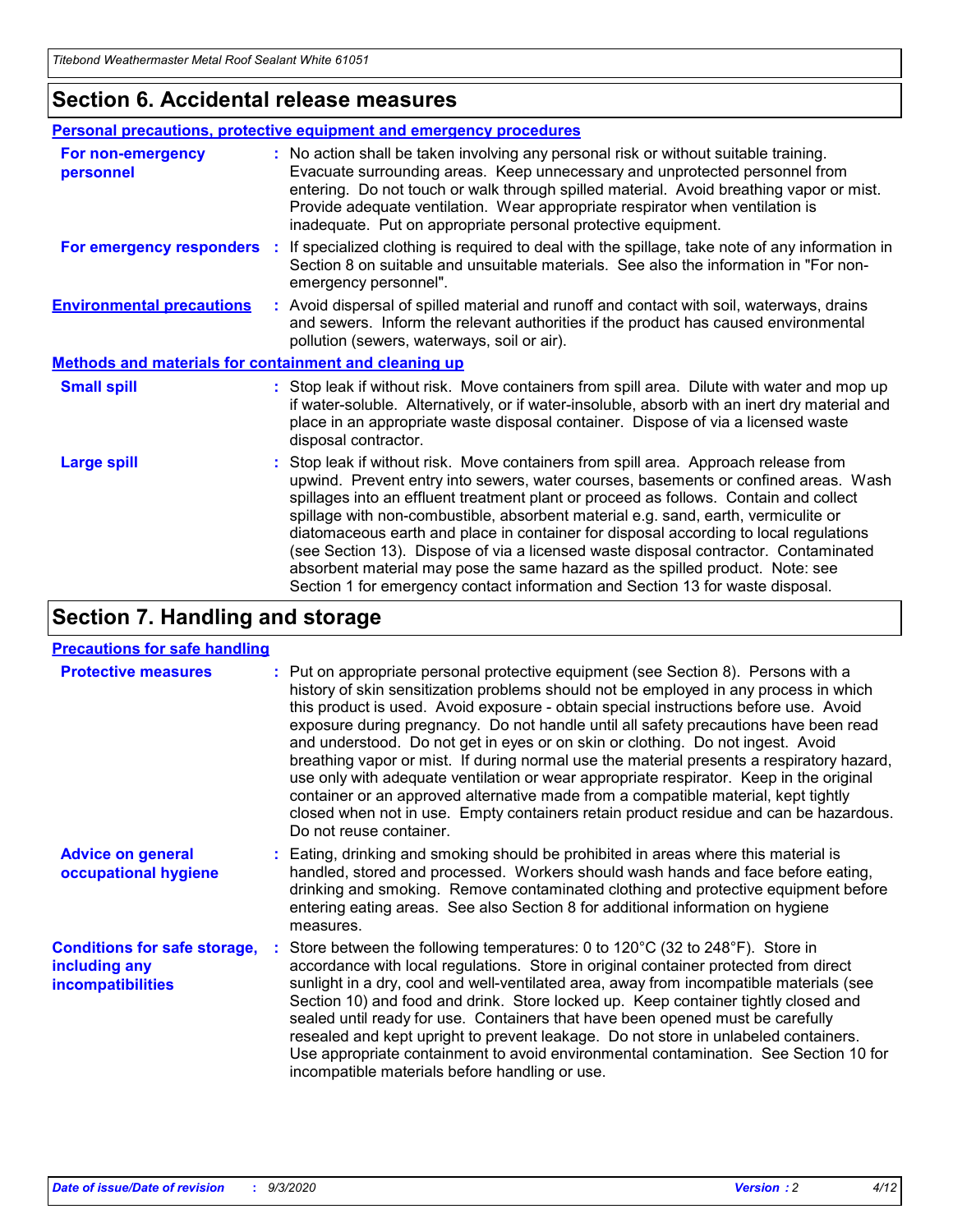# **Section 8. Exposure controls/personal protection**

#### **Control parameters**

#### **Occupational exposure limits**

| <b>Ingredient name</b>                               |    |                        | <b>Exposure limits</b>                                                                                                                                                                                                                                                                                                                                                                                                                                                                                                                                                                                                 |
|------------------------------------------------------|----|------------------------|------------------------------------------------------------------------------------------------------------------------------------------------------------------------------------------------------------------------------------------------------------------------------------------------------------------------------------------------------------------------------------------------------------------------------------------------------------------------------------------------------------------------------------------------------------------------------------------------------------------------|
| 3-aminopropyltriethoxysilane<br>Dibutyltin dilaurate |    |                        | None.<br>ACGIH TLV (United States, 3/2020). Absorbed through skin.<br>Notes: as Sn<br>TWA: $0.1 \text{ mg/m}^3$ , (as Sn) 8 hours.<br>STEL: 0.2 mg/m <sup>3</sup> , (as Sn) 15 minutes.<br>NIOSH REL (United States, 10/2016). Absorbed through skin.<br>Notes: as Sn<br>TWA: 0.1 mg/m <sup>3</sup> , (as Sn) 10 hours.<br>OSHA PEL (United States, 5/2018). Notes: as Sn<br>TWA: 0.1 mg/m <sup>3</sup> , (as Sn) 8 hours.<br>OSHA PEL 1989 (United States, 3/1989). Absorbed through skin.<br>Notes: measured as Sn<br>TWA: 0.1 mg/m <sup>3</sup> , (measured as Sn) 8 hours. Form: Organic                           |
| <b>Appropriate engineering</b><br>controls           |    |                        | : If user operations generate dust, fumes, gas, vapor or mist, use process enclosures,<br>local exhaust ventilation or other engineering controls to keep worker exposure to<br>airborne contaminants below any recommended or statutory limits.                                                                                                                                                                                                                                                                                                                                                                       |
| <b>Environmental exposure</b><br>controls            |    |                        | Emissions from ventilation or work process equipment should be checked to ensure<br>they comply with the requirements of environmental protection legislation. In some<br>cases, fume scrubbers, filters or engineering modifications to the process equipment<br>will be necessary to reduce emissions to acceptable levels.                                                                                                                                                                                                                                                                                          |
| <b>Individual protection measures</b>                |    |                        |                                                                                                                                                                                                                                                                                                                                                                                                                                                                                                                                                                                                                        |
| <b>Hygiene measures</b>                              |    |                        | : Wash hands, forearms and face thoroughly after handling chemical products, before<br>eating, smoking and using the lavatory and at the end of the working period.<br>Appropriate techniques should be used to remove potentially contaminated clothing.<br>Contaminated work clothing should not be allowed out of the workplace. Wash<br>contaminated clothing before reusing. Ensure that eyewash stations and safety<br>showers are close to the workstation location.                                                                                                                                            |
| <b>Eye/face protection</b>                           |    |                        | Safety eyewear complying with an approved standard should be used when a risk<br>assessment indicates this is necessary to avoid exposure to liquid splashes, mists,<br>gases or dusts. If contact is possible, the following protection should be worn, unless<br>the assessment indicates a higher degree of protection: chemical splash goggles.                                                                                                                                                                                                                                                                    |
| <b>Skin protection</b>                               |    |                        |                                                                                                                                                                                                                                                                                                                                                                                                                                                                                                                                                                                                                        |
| <b>Hand protection</b>                               |    |                        | : Chemical-resistant, impervious gloves complying with an approved standard should be<br>worn at all times when handling chemical products if a risk assessment indicates this is<br>necessary. Considering the parameters specified by the glove manufacturer, check<br>during use that the gloves are still retaining their protective properties. It should be<br>noted that the time to breakthrough for any glove material may be different for different<br>glove manufacturers. In the case of mixtures, consisting of several substances, the<br>protection time of the gloves cannot be accurately estimated. |
| <b>Body protection</b>                               |    | handling this product. | Personal protective equipment for the body should be selected based on the task being<br>performed and the risks involved and should be approved by a specialist before                                                                                                                                                                                                                                                                                                                                                                                                                                                |
| <b>Other skin protection</b>                         |    |                        | : Appropriate footwear and any additional skin protection measures should be selected<br>based on the task being performed and the risks involved and should be approved by a<br>specialist before handling this product.                                                                                                                                                                                                                                                                                                                                                                                              |
| <b>Respiratory protection</b>                        | ÷. | aspects of use.        | Based on the hazard and potential for exposure, select a respirator that meets the<br>appropriate standard or certification. Respirators must be used according to a<br>respiratory protection program to ensure proper fitting, training, and other important                                                                                                                                                                                                                                                                                                                                                         |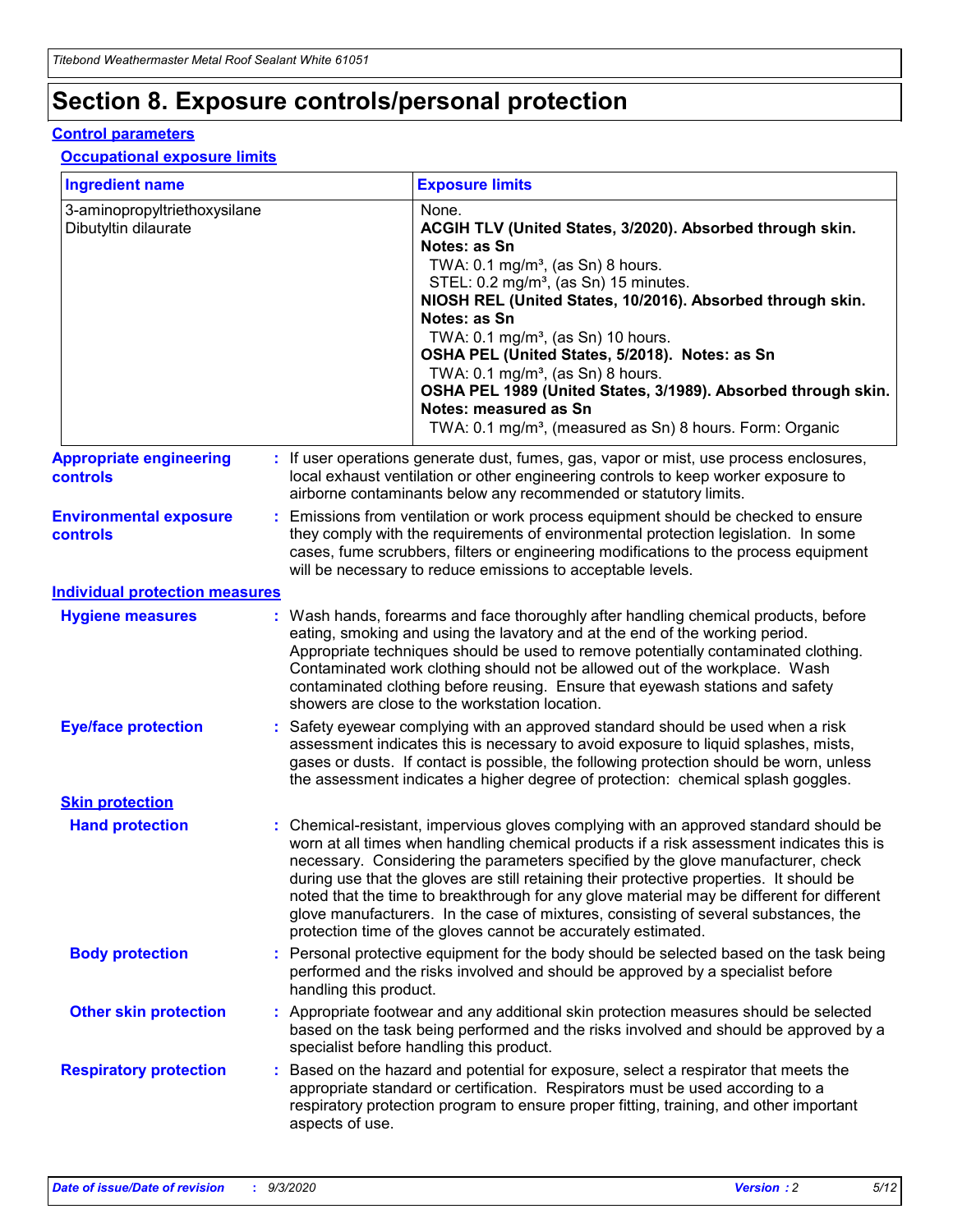### **Section 9. Physical and chemical properties**

#### **Appearance**

| <b>Physical state</b>                                  | : Liquid. [Paste.]                                              |
|--------------------------------------------------------|-----------------------------------------------------------------|
| Color                                                  | White.                                                          |
| Odor                                                   | Characteristic.                                                 |
| <b>Odor threshold</b>                                  | Not available.                                                  |
| pH                                                     | Not applicable.                                                 |
| <b>Melting point</b>                                   | Not available.                                                  |
| <b>Boiling point</b>                                   | : $>200^{\circ}$ C ( $>392^{\circ}$ F)                          |
| <b>Flash point</b>                                     | Closed cup: >200°C (>392°F) [Setaflash.]                        |
| <b>Evaporation rate</b>                                | $:$ >1 (butyl acetate = 1)                                      |
| <b>Flammability (solid, gas)</b>                       | : Not available.                                                |
| <b>Lower and upper explosive</b><br>(flammable) limits | : Not available.                                                |
| <b>VOC (less water, less)</b><br>exempt solvents)      | $: 0$ g/l                                                       |
| <b>Volatility</b>                                      | $: 0\%$ (w/w)                                                   |
| <b>Vapor density</b>                                   | Not available.                                                  |
| <b>Relative density</b>                                | $\frac{1}{2}$ 2.432                                             |
| <b>Solubility</b>                                      | Insoluble in the following materials: cold water and hot water. |
| <b>Solubility in water</b>                             | Not available.                                                  |
| <b>Partition coefficient: n-</b><br>octanol/water      | : Not available.                                                |
| <b>Auto-ignition temperature</b>                       | : Not available.                                                |
| <b>Decomposition temperature</b>                       | : Not available.                                                |
| <b>Viscosity</b>                                       | : Not available.                                                |

### **Section 10. Stability and reactivity**

| <b>Reactivity</b>                            |    | : No specific test data related to reactivity available for this product or its ingredients.            |
|----------------------------------------------|----|---------------------------------------------------------------------------------------------------------|
| <b>Chemical stability</b>                    |    | : The product is stable.                                                                                |
| <b>Possibility of hazardous</b><br>reactions |    | : Under normal conditions of storage and use, hazardous reactions will not occur.                       |
| <b>Conditions to avoid</b>                   |    | : No specific data.                                                                                     |
| <b>Incompatible materials</b>                | ٠. | No specific data.                                                                                       |
| <b>Hazardous decomposition</b><br>products   | ÷. | Under normal conditions of storage and use, hazardous decomposition products should<br>not be produced. |

# **Section 11. Toxicological information**

#### **Information on toxicological effects**

#### **Acute toxicity**

| <b>Product/ingredient name</b> | <b>Result</b>           | <b>Species</b> | <b>Dose</b>                | <b>Exposure</b> |
|--------------------------------|-------------------------|----------------|----------------------------|-----------------|
| 3-aminopropyltriethoxysilane   | <b>ILD50 Dermal</b>     | Rabbit         | 4.29 g/kg                  |                 |
| Dibutyltin dilaurate           | ILD50 Oral<br>LD50 Oral | Rat<br>Rat     | $1.57$ g/kg<br>175 $mg/kg$ |                 |
|                                |                         |                |                            |                 |

**Irritation/Corrosion**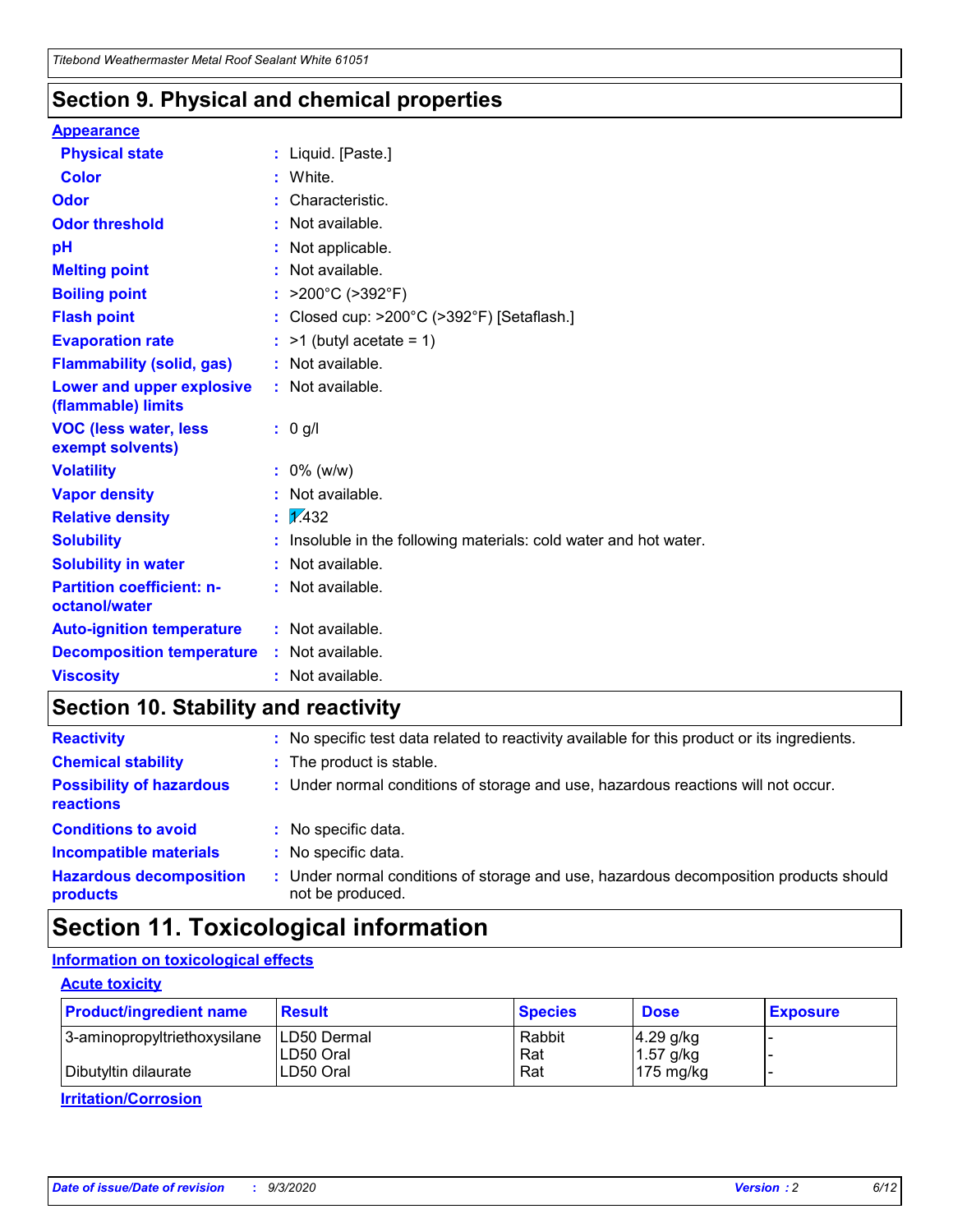# **Section 11. Toxicological information**

| <b>Product/ingredient name</b> | <b>Result</b>            | <b>Species</b> | <b>Score</b> | <b>Exposure</b>    | <b>Observation</b> |
|--------------------------------|--------------------------|----------------|--------------|--------------------|--------------------|
| 3-aminopropyltriethoxysilane   | Eyes - Mild irritant     | Rabbit         |              | $100 \text{ mg}$   |                    |
|                                | Eyes - Severe irritant   | Rabbit         |              | 24 hours 750       |                    |
|                                |                          |                |              | ug                 |                    |
|                                | Skin - Severe irritant   | Rabbit         |              | 24 hours 5         | -                  |
| Dibutyltin dilaurate           | Eyes - Moderate irritant | Rabbit         |              | mg<br>24 hours 100 |                    |
|                                |                          |                |              | mg                 |                    |
|                                | Skin - Severe irritant   | Rabbit         |              | 500 mg             | -                  |

#### **Sensitization**

Not available.

#### **Mutagenicity**

Not available.

#### **Carcinogenicity**

Not available.

#### **Reproductive toxicity**

Not available.

#### **Teratogenicity**

Not available.

#### **Specific target organ toxicity (single exposure)**

Not available.

#### **Specific target organ toxicity (repeated exposure)**

| <b>Name</b>                                                                  |                                                                                    | <b>Category</b>                                     | <b>Route of</b><br>exposure | <b>Target organs</b> |  |  |
|------------------------------------------------------------------------------|------------------------------------------------------------------------------------|-----------------------------------------------------|-----------------------------|----------------------|--|--|
| Dibutyltin dilaurate                                                         |                                                                                    | Category 1                                          | $\overline{\phantom{0}}$    | respiratory system   |  |  |
| <b>Aspiration hazard</b><br>Not available.                                   |                                                                                    |                                                     |                             |                      |  |  |
| <b>Information on the likely</b><br>routes of exposure                       | : Not available.                                                                   |                                                     |                             |                      |  |  |
| <b>Potential acute health effects</b>                                        |                                                                                    |                                                     |                             |                      |  |  |
| <b>Eye contact</b>                                                           | : May cause eye irritation.                                                        |                                                     |                             |                      |  |  |
| <b>Inhalation</b>                                                            |                                                                                    | : No known significant effects or critical hazards. |                             |                      |  |  |
| <b>Skin contact</b>                                                          |                                                                                    | : May cause skin irritation.                        |                             |                      |  |  |
| <b>Ingestion</b>                                                             |                                                                                    | : No known significant effects or critical hazards. |                             |                      |  |  |
| Symptoms related to the physical, chemical and toxicological characteristics |                                                                                    |                                                     |                             |                      |  |  |
| <b>Eye contact</b>                                                           | : Adverse symptoms may include the following:<br>irritation<br>watering<br>redness |                                                     |                             |                      |  |  |
| <b>Inhalation</b>                                                            | reduced fetal weight<br>increase in fetal deaths<br>skeletal malformations         | : Adverse symptoms may include the following:       |                             |                      |  |  |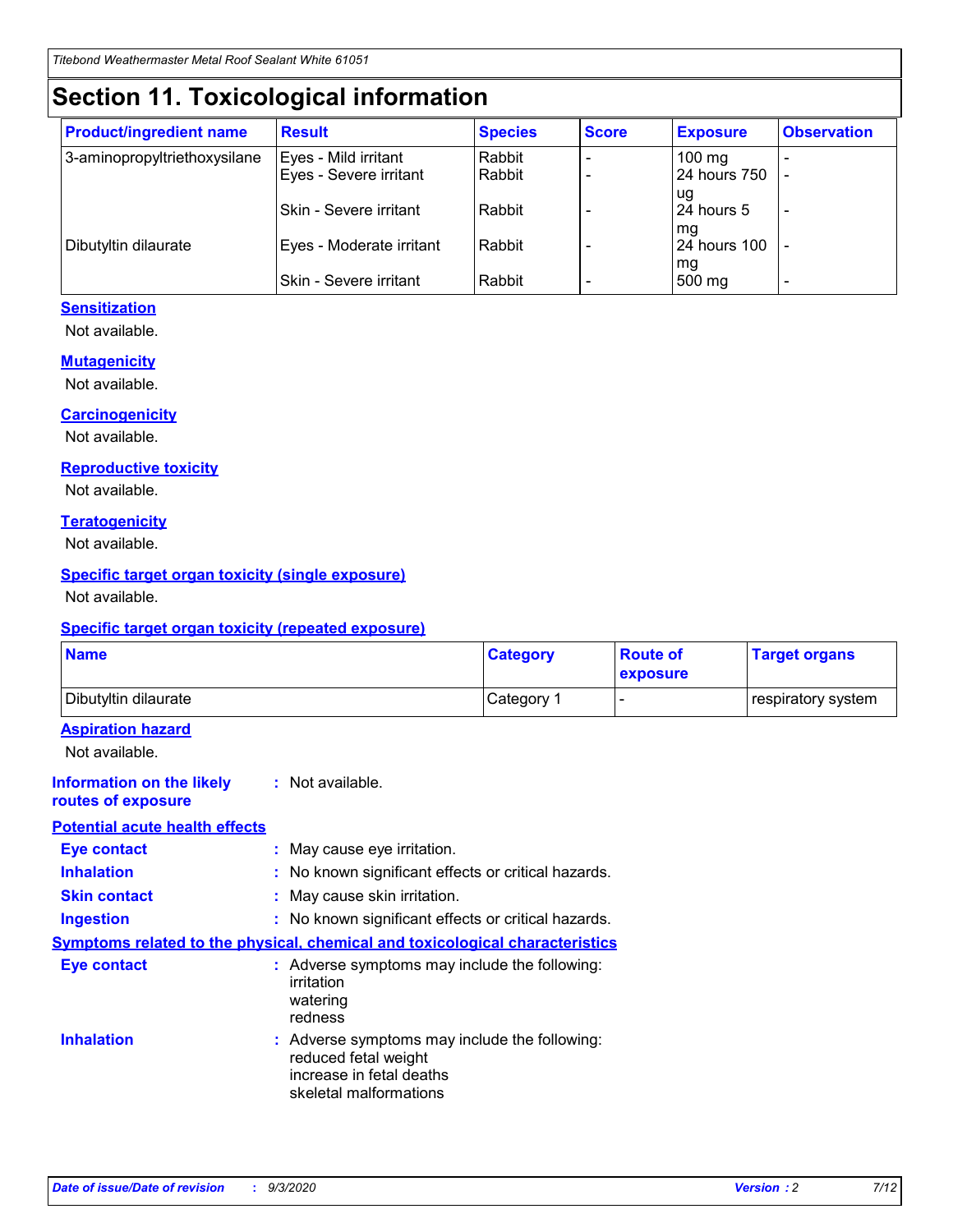*Titebond Weathermaster Metal Roof Sealant White 61051*

# **Section 11. Toxicological information**

| <b>Skin contact</b>                     | irritation<br>redness<br>reduced fetal weight<br>increase in fetal deaths<br>skeletal malformations | : Adverse symptoms may include the following:                                            |
|-----------------------------------------|-----------------------------------------------------------------------------------------------------|------------------------------------------------------------------------------------------|
| <b>Ingestion</b>                        | reduced fetal weight<br>increase in fetal deaths<br>skeletal malformations                          | : Adverse symptoms may include the following:                                            |
|                                         |                                                                                                     | Delayed and immediate effects and also chronic effects from short and long term exposure |
| <b>Short term exposure</b>              |                                                                                                     |                                                                                          |
| <b>Potential immediate</b><br>effects   | : Not available.                                                                                    |                                                                                          |
| <b>Potential delayed effects</b>        | : Not available.                                                                                    |                                                                                          |
| <b>Long term exposure</b>               |                                                                                                     |                                                                                          |
| <b>Potential immediate</b><br>effects   | : Not available.                                                                                    |                                                                                          |
| <b>Potential delayed effects</b>        | : Not available.                                                                                    |                                                                                          |
| <b>Potential chronic health effects</b> |                                                                                                     |                                                                                          |
| Not available.                          |                                                                                                     |                                                                                          |
| <b>General</b>                          | very low levels.                                                                                    | : Once sensitized, a severe allergic reaction may occur when subsequently exposed to     |
| <b>Carcinogenicity</b>                  |                                                                                                     | : No known significant effects or critical hazards.                                      |
| <b>Mutagenicity</b>                     |                                                                                                     | No known significant effects or critical hazards.                                        |
| <b>Teratogenicity</b>                   |                                                                                                     | May damage the unborn child.                                                             |
| <b>Developmental effects</b>            |                                                                                                     | : No known significant effects or critical hazards.                                      |
| <b>Fertility effects</b>                | May damage fertility.                                                                               |                                                                                          |
| <b>Numerical measures of toxicity</b>   |                                                                                                     |                                                                                          |
| <b>Acute toxicity estimates</b>         |                                                                                                     |                                                                                          |
| Not available.                          |                                                                                                     |                                                                                          |

# **Section 12. Ecological information**

#### **Toxicity**

| <b>Product/ingredient name</b> | <b>Result</b>                                       | <b>Species</b>               | <b>Exposure</b>       |
|--------------------------------|-----------------------------------------------------|------------------------------|-----------------------|
| Dibutyltin dilaurate           | $ IC50>3$ mg/l<br>Chronic EC10 > 2 mg/l Fresh water | Algae<br>Algae - Desmodesmus | 72 hours<br>196 hours |
|                                |                                                     | subspicatus                  |                       |

#### **Persistence and degradability**

| <b>Product/ingredient name</b> | <b>Test</b>                                                                    | <b>Result</b>  |                   | <b>Dose</b> | <b>Inoculum</b>         |
|--------------------------------|--------------------------------------------------------------------------------|----------------|-------------------|-------------|-------------------------|
| Dibutyltin dilaurate           | OECD 301F<br>Ready<br>Biodegradability -<br>Manometric<br>Respirometry<br>Test | 23 % - 28 days |                   |             |                         |
| <b>Product/ingredient name</b> | <b>Aquatic half-life</b>                                                       |                | <b>Photolysis</b> |             | <b>Biodegradability</b> |
| Dibutyltin dilaurate           |                                                                                |                |                   |             | <b>Inherent</b>         |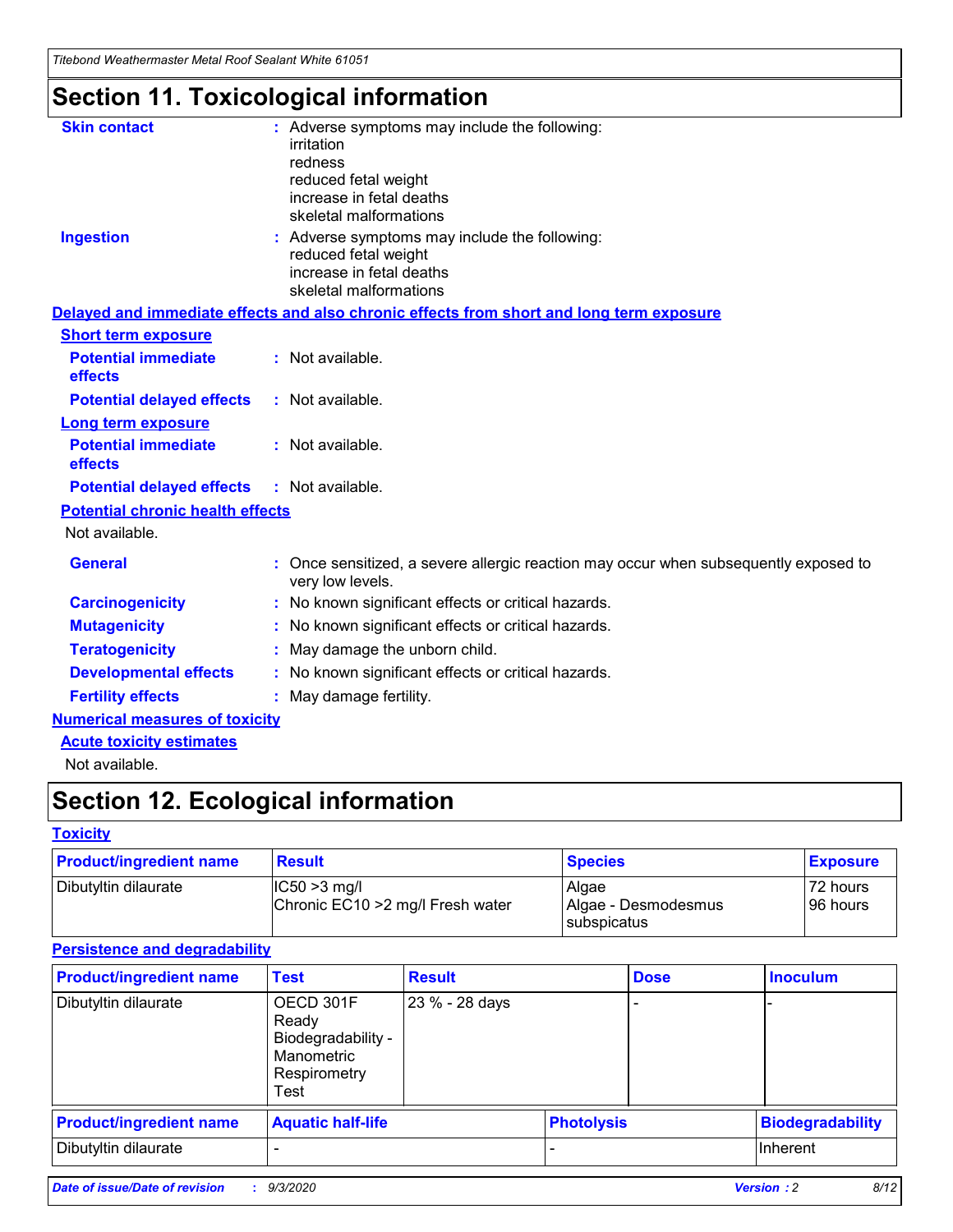# **Section 12. Ecological information**

#### **Bioaccumulative potential**

| <b>Product/ingredient name</b> | $\mathsf{LogP}_\mathsf{ow}$ | <b>BCF</b> | <b>Potential</b> |
|--------------------------------|-----------------------------|------------|------------------|
| 3-aminopropyltriethoxysilane   | 1.7                         | 3.4        | low              |
| Dibutyltin dilaurate           | 4.44                        | 2.91       | low              |

#### **Mobility in soil**

| <b>INIUDIIILY III SUII</b>                              |                                                     |
|---------------------------------------------------------|-----------------------------------------------------|
| <b>Soil/water partition</b><br><b>coefficient (Koc)</b> | : Not available.                                    |
| <b>Other adverse effects</b>                            | : No known significant effects or critical hazards. |

### **Section 13. Disposal considerations**

**Disposal methods :**

The generation of waste should be avoided or minimized wherever possible. Disposal of this product, solutions and any by-products should at all times comply with the requirements of environmental protection and waste disposal legislation and any regional local authority requirements. Dispose of surplus and non-recyclable products via a licensed waste disposal contractor. Waste should not be disposed of untreated to the sewer unless fully compliant with the requirements of all authorities with jurisdiction. Waste packaging should be recycled. Incineration or landfill should only be considered when recycling is not feasible. This material and its container must be disposed of in a safe way. Care should be taken when handling emptied containers that have not been cleaned or rinsed out. Empty containers or liners may retain some product residues. Avoid dispersal of spilled material and runoff and contact with soil, waterways, drains and sewers.

### **Section 14. Transport information**

|                                      | <b>DOT</b><br><b>Classification</b> | <b>TDG</b><br><b>Classification</b> | <b>Mexico</b><br><b>Classification</b> | <b>ADR/RID</b>           | <b>IMDG</b>              | <b>IATA</b>    |
|--------------------------------------|-------------------------------------|-------------------------------------|----------------------------------------|--------------------------|--------------------------|----------------|
| <b>UN number</b>                     | Not regulated.                      | Not regulated.                      | Not regulated.                         | Not regulated.           | Not regulated.           | Not regulated. |
| <b>UN proper</b><br>shipping name    |                                     |                                     |                                        |                          |                          |                |
| <b>Transport</b><br>hazard class(es) |                                     | $\overline{\phantom{0}}$            | $\qquad \qquad \blacksquare$           | $\overline{\phantom{0}}$ | $\overline{\phantom{0}}$ |                |
| <b>Packing group</b>                 |                                     |                                     |                                        |                          |                          |                |
| <b>Environmental</b><br>hazards      | No.                                 | No.                                 | No.                                    | No.                      | No.                      | No.            |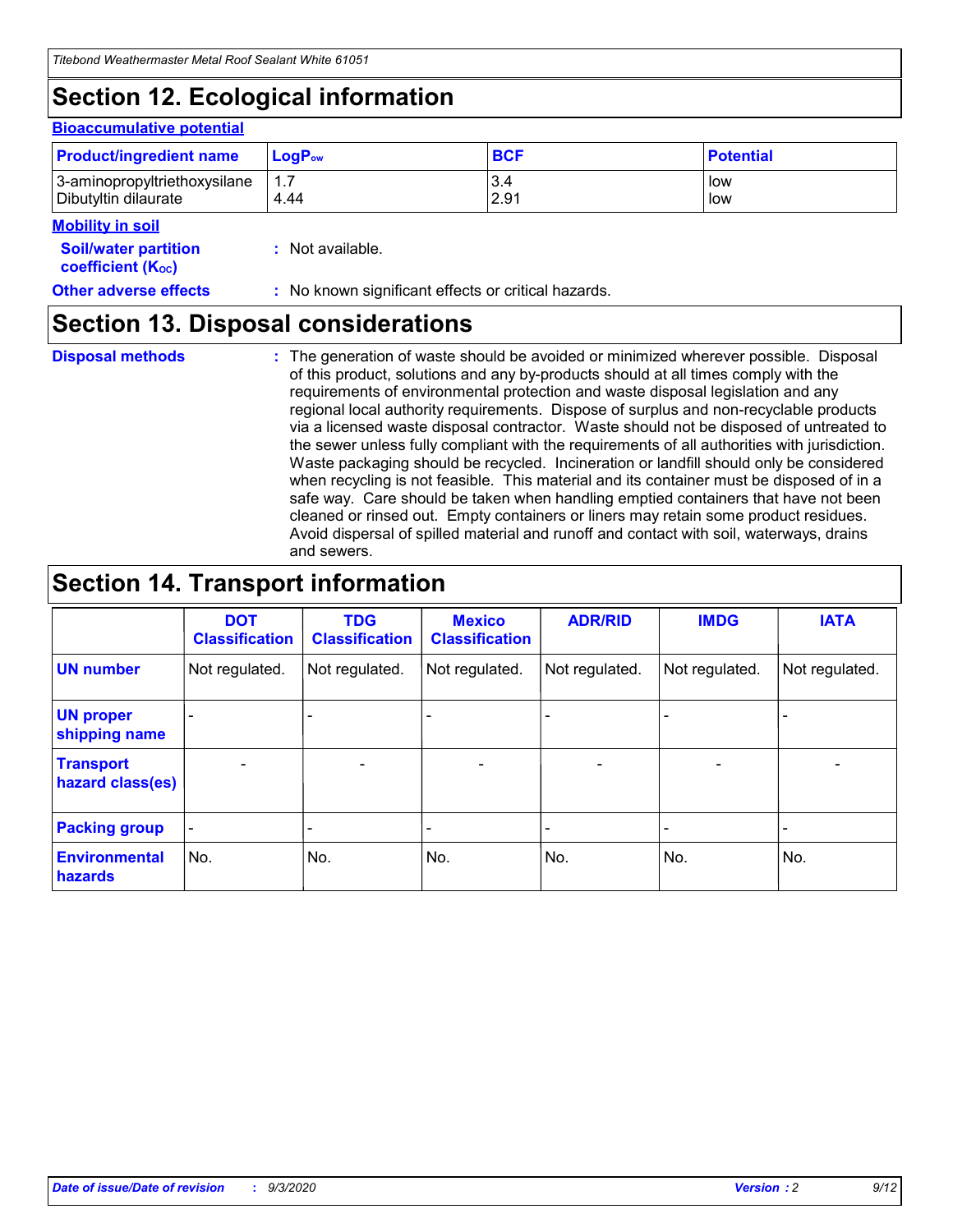### **Section 15. Regulatory information**

#### **U.S. Federal regulations**

#### **SARA 302/304**

#### **Composition/information on ingredients**

No products were found.

| SARA 304 RQ | Not applicable. |
|-------------|-----------------|
|-------------|-----------------|

#### **SARA 311/312**

**Classification :** EYE IRRITATION - Category 2B SKIN SENSITIZATION - Category 1 TOXIC TO REPRODUCTION - Category 1B HNOC - Product generates methanol during cure.

#### **Composition/information on ingredients**

| <b>Name</b>                  | $\frac{9}{6}$ | <b>Classification</b>                                                                                                                                                                                                                                                                                      |
|------------------------------|---------------|------------------------------------------------------------------------------------------------------------------------------------------------------------------------------------------------------------------------------------------------------------------------------------------------------------|
| 3-aminopropyltriethoxysilane | $\leq$ 3      | <b>FLAMMABLE LIQUIDS - Category 4</b><br><b>ACUTE TOXICITY (oral) - Category 4</b><br><b>SKIN IRRITATION - Category 2</b><br>EYE IRRITATION - Category 2A                                                                                                                                                  |
| Dibutyltin dilaurate         | ≤0.3          | <b>ACUTE TOXICITY (oral) - Category 3</b><br>SKIN CORROSION - Category 1C<br>SERIOUS EYE DAMAGE - Category 1<br>SKIN SENSITIZATION - Category 1<br><b>GERM CELL MUTAGENICITY - Category 2</b><br>TOXIC TO REPRODUCTION - Category 1B<br>SPECIFIC TARGET ORGAN TOXICITY (REPEATED<br>EXPOSURE) - Category 1 |

#### **State regulations**

**Massachusetts :**

: None of the components are listed.

**New York :** None of the components are listed. **New Jersey :** None of the components are listed.

**Pennsylvania :** None of the components are listed.

#### **California Prop. 65**

WARNING: This product can expose you to methanol, which is known to the State of California to cause birth defects or other reproductive harm. For more information go to www.P65Warnings.ca.gov.

| Ingredient name | No significant risk Maximum<br>level | acceptable dosage<br><b>level</b> |
|-----------------|--------------------------------------|-----------------------------------|
| I methanol      |                                      | Yes.                              |

#### **International regulations**

**Chemical Weapon Convention List Schedules I, II & III Chemicals** Not listed.

#### **Montreal Protocol**

Not listed.

**Stockholm Convention on Persistent Organic Pollutants**

Not listed.

#### **UNECE Aarhus Protocol on POPs and Heavy Metals** Not listed.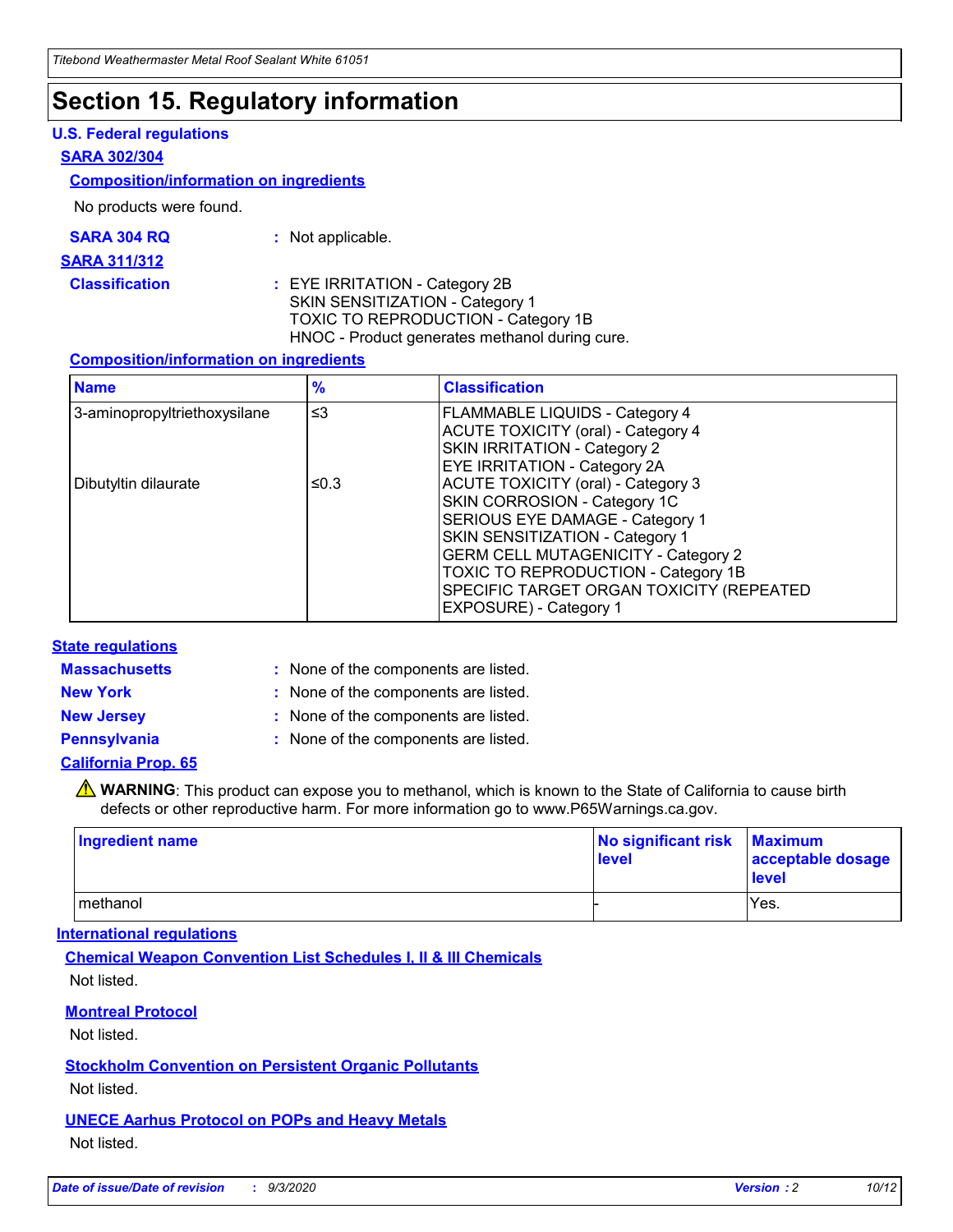# **Section 15. Regulatory information**

#### **Inventory list**

- 
- **China :** Not determined.

**United States TSCA 8(b) inventory**

**:** All components are active or exempted.

# **Section 16. Other information**

**Hazardous Material Information System (U.S.A.)**



**Caution: HMIS® ratings are based on a 0-4 rating scale, with 0 representing minimal hazards or risks, and 4 representing significant hazards or risks. Although HMIS® ratings and the associated label are not required on SDSs or products leaving a facility under 29 CFR 1910.1200, the preparer may choose to provide them. HMIS® ratings are to be used with a fully implemented HMIS® program. HMIS® is a registered trademark and service mark of the American Coatings Association, Inc.**

**The customer is responsible for determining the PPE code for this material. For more information on HMIS® Personal Protective Equipment (PPE) codes, consult the HMIS® Implementation Manual.**

**National Fire Protection Association (U.S.A.)**



**Reprinted with permission from NFPA 704-2001, Identification of the Hazards of Materials for Emergency Response Copyright ©1997, National Fire Protection Association, Quincy, MA 02269. This reprinted material is not the complete and official position of the National Fire Protection Association, on the referenced subject which is represented only by the standard in its entirety.**

**Copyright ©2001, National Fire Protection Association, Quincy, MA 02269. This warning system is intended to be interpreted and applied only by properly trained individuals to identify fire, health and reactivity hazards of chemicals. The user is referred to certain limited number of chemicals with recommended classifications in NFPA 49 and NFPA 325, which would be used as a guideline only. Whether the chemicals are classified by NFPA or not, anyone using the 704 systems to classify chemicals does so at their own risk.**

#### **Procedure used to derive the classification**

| <b>Classification</b>                                                                                         | <b>Justification</b>                                  |
|---------------------------------------------------------------------------------------------------------------|-------------------------------------------------------|
| <b>EYE IRRITATION - Category 2B</b><br>SKIN SENSITIZATION - Category 1<br>TOXIC TO REPRODUCTION - Category 1B | Expert judgment<br>Expert judgment<br>Expert judgment |
| <b>History</b>                                                                                                |                                                       |

| .                                 |             |
|-----------------------------------|-------------|
| Date of printing                  | : 4/22/2022 |
| Date of issue/Date of<br>revision | : 9/3/2020  |
| Date of previous issue            | : 9/3/2020  |
| <b>Version</b>                    | $\cdot$ 2   |
|                                   |             |